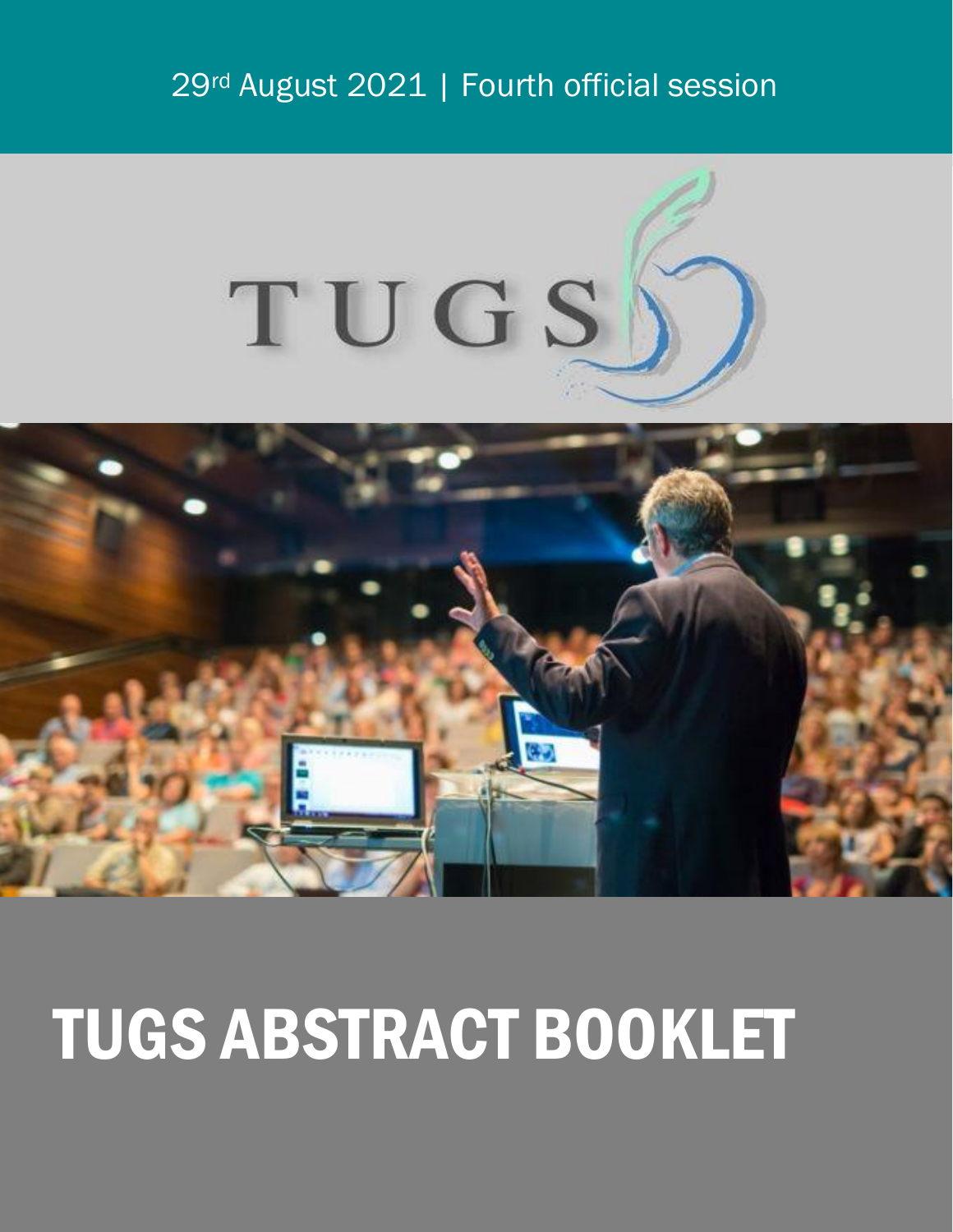## **Table of contents**

## **Contents**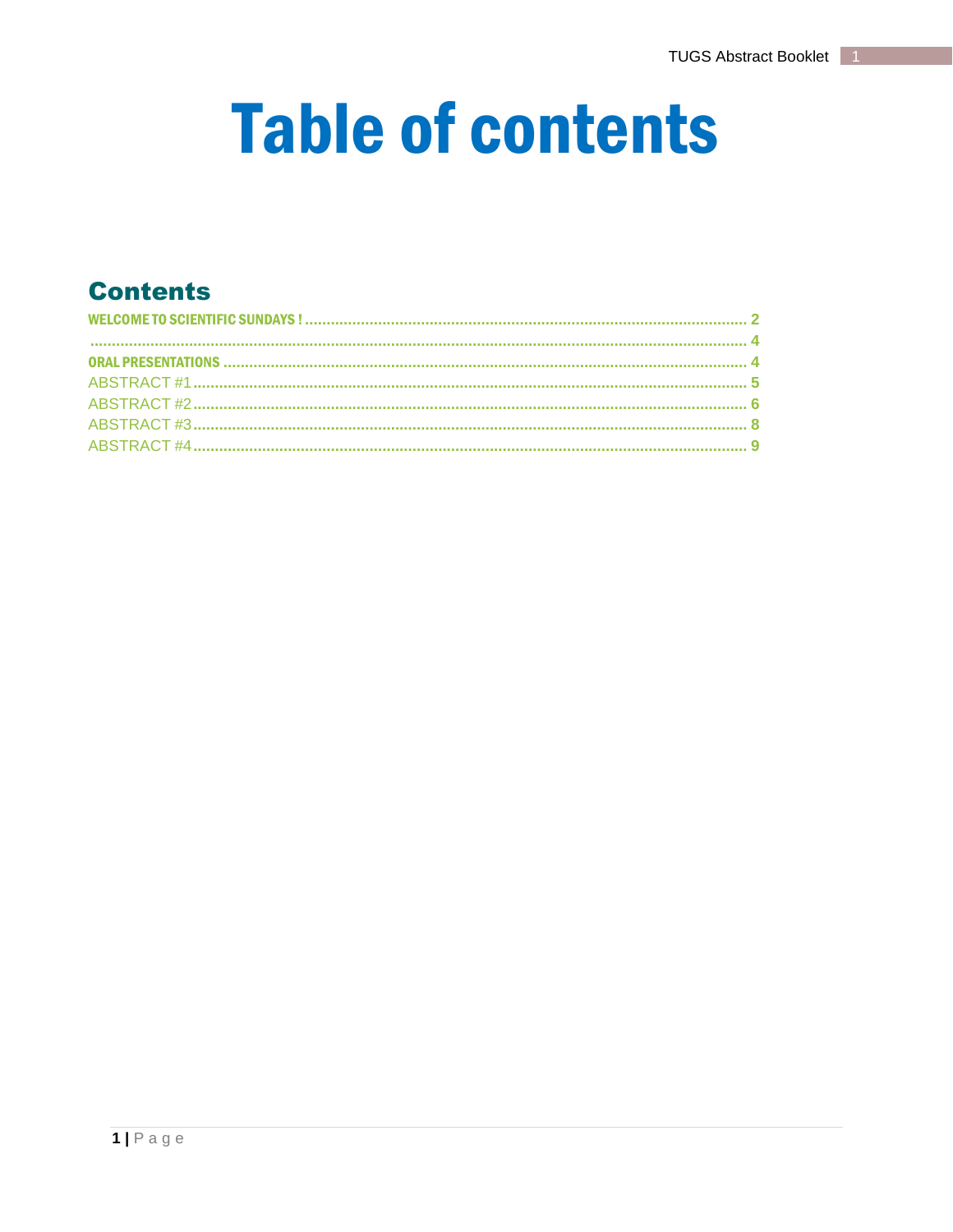# <span id="page-2-0"></span>WELCOME TO SCIENTIFIC SUNDAYS !

**TUGS Scientific Sundays** aim to provide a free platform to researchers in Upper Gastrointestinal (UGI) Surgery from around the world to present their research to a global audience.

We welcome submissions in all areas of UGI Surgery including oesophago-gastric cancer surgery, bariatric surgery, hepato-biliary surgery, pancreatic surgery, hernia surgery, and trauma surgery. Each abstract submitted until the 15th of a month will be reviewed by our panel of experts. The best amongst them will be accepted for oral presentation on the last Sunday of the following month between 2 -3 PM London time. Other accepted abstracts will be presented as posters on our website.

The best abstract amongst the oral presentations as decided by our panellists will be awarded the **TUGS Prize**. All accepted (both oral and poster) abstracts will also be published in the monthly TUGS Abstract book which will be freely downloadable from our website.

You no longer have to wait for months or travel thousands of miles to present your findings. You can do that to a worldwide audience right from the comfort of your own living room. Welcome to TUGS Scientific Sundays!

TUGS Scientific Coordinator TUGS Chief Coordinator

Sjaak Pouwels **Kamal Mahawar** Kamal Mahawar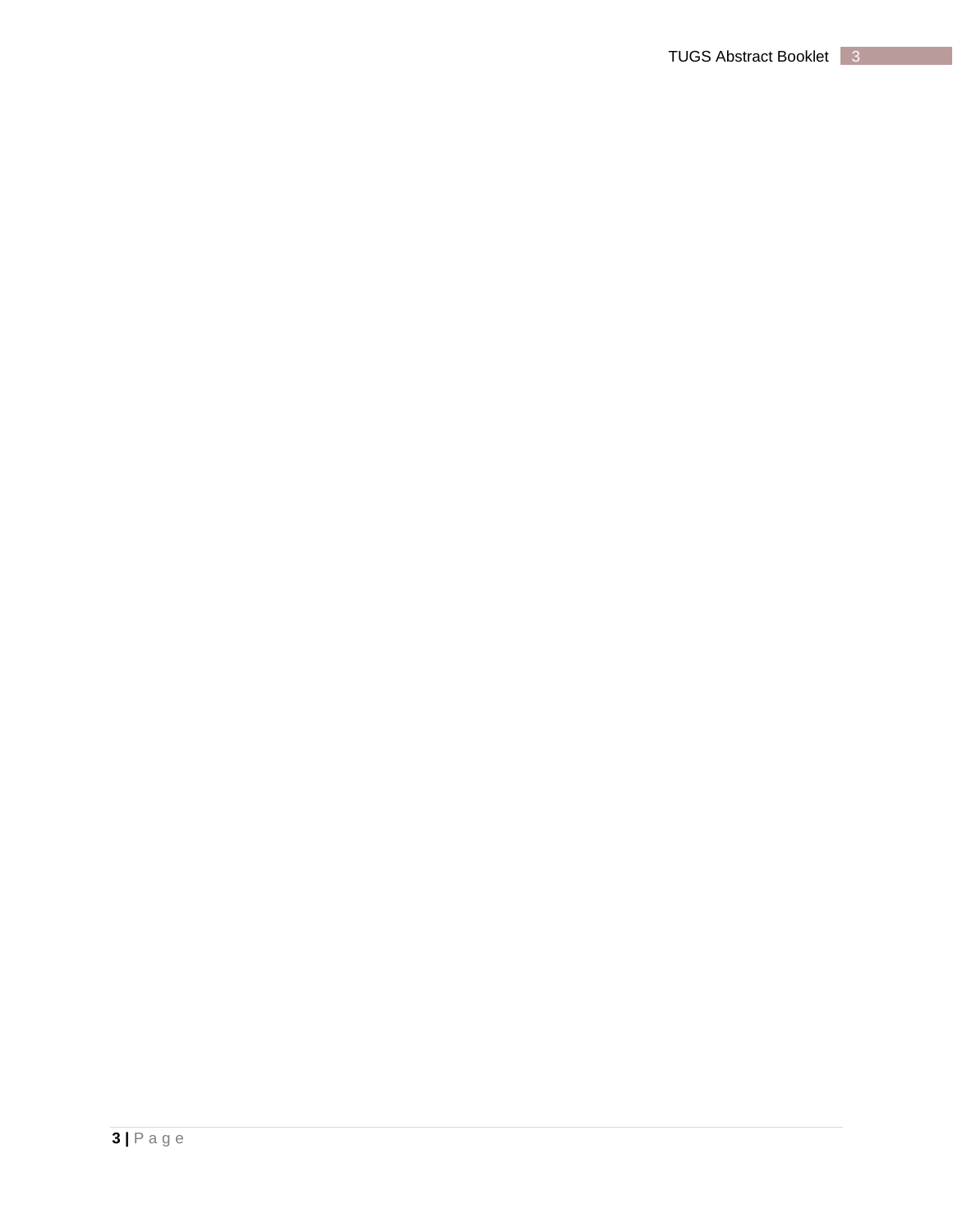<span id="page-4-0"></span>

## **ORAL** PRESENTATIONS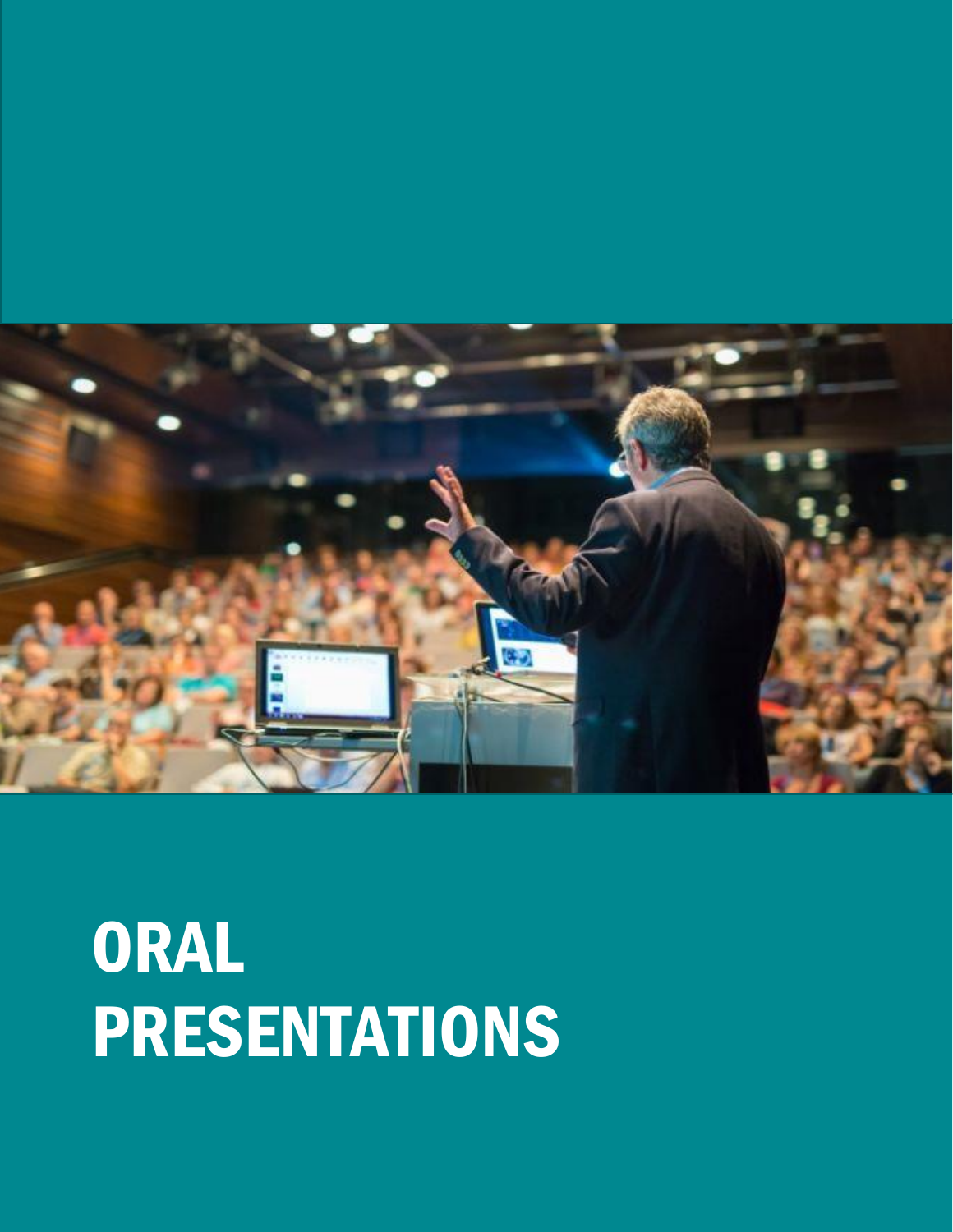<span id="page-5-0"></span>**Hyper-perfusion Index (HPi): A Novel Parameter to Predict Graft Related Outcome in Adult Living Donor Liver Transplant**

### **Saurabh Singhal, MS FACS1,2\* ; Neerav Goyal, DNB<sup>2</sup> ; Akanand Singh, MS**  PhD<sup>2</sup>; Venuthurimilli Arunkumar, MCh<sup>2</sup>; Hitendra Kumar Garg, MD DM<sup>2</sup>; Sandeep Vohra, **MD<sup>3</sup> ; Reeti Sahni, MD<sup>3</sup>**

Dept of Liver transplant and Surgical Gastroenterology, Metro Multispeciality Hospital, Faridabad, INDIA<sup>1</sup> Liver Transplant and Hepato-Pancreatico-biliary Surgery (LTHPS) Unit, Indraprastha Apollo Hospital, New Delhi,  $INDIA<sup>2</sup>$ 

Department of Radiology, Indraprastha Apollo Hospital, New Delhi, India<sup>3</sup> \*Mailing and presenting author: drsaurabhsinghal@gmail.com **Presented on the 29 th August 2021**

**Background:** Portal hyper-perfusion is frequently associated with early allograft dysfunction (EAD). It is imperative to identify patients who would require portal inflow modulation (PIM). We aimed to identify factors associated with hyper-perfusion related graft injury and develop a predictive index for the same.

**Materials and methods:** Prospectively-maintained database was queried to identify 135-adult LDLT recipients between September-2016 and July-2020. According to the calculated sample size, 96-patients were randomly selected for "test-cohort". Remaining 39-patients made the "validation-cohort". EAD was defined according to the A2ALL study. "Hyper-perfusion index (HPi)", defined as post-transplant portal pressure gradient (ΔPpost)/graft-to-recipient-splenic volume ratio (GRSVR), was devised based on laws of flow dynamics and regression analysis.

**Results:** Overall, 40-patients (29.6%) had EAD, six 90-day mortalities (4.4%) were attributable to EAD. In Test-cohort, EAD patients (n=29, 30.2%) had lower GRSVR (1.00 vs. 2.22,P<0.001), higher ΔPpost (14.8 vs. 11.9,P=0.004) and HPi (20.89 vs. 8.67,P<0.001). Multivariate analysis revealed GRSVR, ΔPpost and HPi as significant factors to predict EAD. ROC determined cut-off of HPi≥9.97 could predict EAD with sensitivity=90% and specificity=73% (F-score=0.712). HPi≥16.25 predicted 90-day mortality with sensitivity=100%, specificity=78.9%. Patients with higher HPi had delayed graft-related recovery. Non-EAD patients had a higher 1-year (96% vs. 79%) and 2-year (88% vs. 79%) survival. The cut off of HPi was validated well in the validationcohort (F-score=0.645) (Hosmer-Lemeshow test,P=0.89).

**Conclusion:** While predicted-GRSVR may help identify at-risk patients pre-operatively; intraoperatively calculated HPi is more accurate in identifying patients who would require PIM. Achieving an HPi below target cut-off significantly decreases the risk of EAD even in low-GRSVR patients.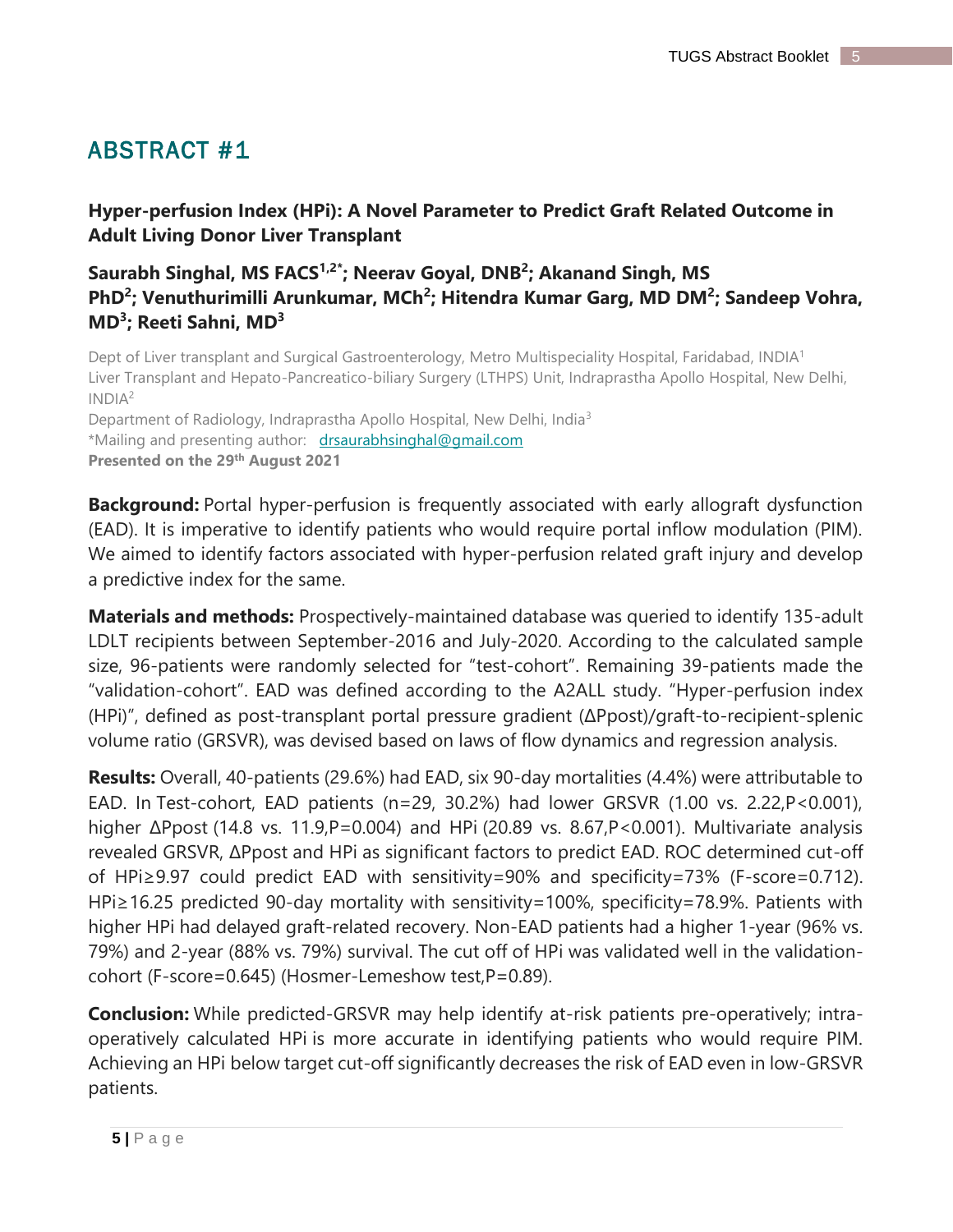<span id="page-6-0"></span>**Laparoscopic sleeve gastrectomy vs lifestyle modification in class I obesity in Pakistani population. A prospective cohort study.** 

### **[Amina Amin](https://pubmed.ncbi.nlm.nih.gov/?term=Amin+A&cauthor_id=31501724)1\* , [Ghulam Siddiq](https://pubmed.ncbi.nlm.nih.gov/?term=Siddiq+G&cauthor_id=31501724)<sup>2</sup> , [Muhammad Ijlal Haider](https://pubmed.ncbi.nlm.nih.gov/?term=Haider+MI&cauthor_id=31501724)<sup>3</sup> , [Usama Khalid Choudry](https://pubmed.ncbi.nlm.nih.gov/?term=Khalid+Choudry+U&cauthor_id=31501724)<sup>4</sup> , [Izza](https://pubmed.ncbi.nlm.nih.gov/?term=Nazir+I&cauthor_id=31501724)  [Nazir](https://pubmed.ncbi.nlm.nih.gov/?term=Nazir+I&cauthor_id=31501724)<sup>5</sup>**

Department of Surgery, Wrexham Mealor hospital.North Wales, UK<sup>1</sup> Department of Surgery, Shifa International Hospital, Islamabad, Pakistan<sup>2</sup> Department of Surgery, Shifa International Hospital, Islamabad, Pakistan<sup>3</sup> Department of Surgery, ,Shifa International Hospital,Islamabad,Pakistan<sup>4</sup> Department of Surgery, , Shifa International Hospital, Islamabad, Pakistan<sup>5</sup> \*Mailing and presenting author: dr\_aminaamin@outlook.com **Presented on the 29 th August 2021**

**Background:** The American Society of Metabolic and Bariatric Surgery (ASMBS) stated that bariatric surgery (BS) is indicated in Class I obesity patients with one or more co-morbidities. However, other weight loss options, such as diet plus exercise, still remains an option for subjects with a BMI ranging from 30 to 35 kg/m2. The aim of this study was to prospectively compare results of patients undergoing Laparoscopic sleeve gastrectomy (LSG) and weight control program (WCP) in Class I obesity.

**Materials and methods:** A prospective analysis of all patients in Class I obesity having diabetes and hypertension with follow-up at 6, 12 and 18 months were included in the study. Subjects were divided into two groups: LSG group that included patients who had undergone Laparoscopic sleeve gastrectomy and WCP group that included patients who underwent weight control program. %EBMIL and co-morbidities remission (diabetes mellitus and hypertension) were recorded as HBA1C levels and systolic B.P.Self-esteem was also recorded using Selfesteem Rosenberg score at 0 and 18 months. Overall Patient Satisfaction Score was calculated using Visual Analogue Score.

**Results:** About 106/150 patients were included in laparoscopic Sleeve Gastrectomy group (LSG) while 103/150 were included in the weight control program (WCP). The reduction in HBA1C was more pronounced in the LSG group and the difference between the two was statistically significant after 6 months 12 and 18 months (LSG 5.6±0.47 vs WCP 6.5±0.64 CI 1.04- 0.73 P<0.05). At 12 and 18 months, there was statistically significant reduction in the blood pressure after sleeve gastrectomy (LSG 134.2±7.16 vs WCP 145.63±5.94 CI 13.2-9.6 P<0.05). The self-esteem level according to the Rosenberg score did increase in overall study population. The patient satisfaction score was more in LSG group as compared to WCP group (P<0.05). %EBMIL at 6 months in LSG group was 35.48percent when compared to WCP group which was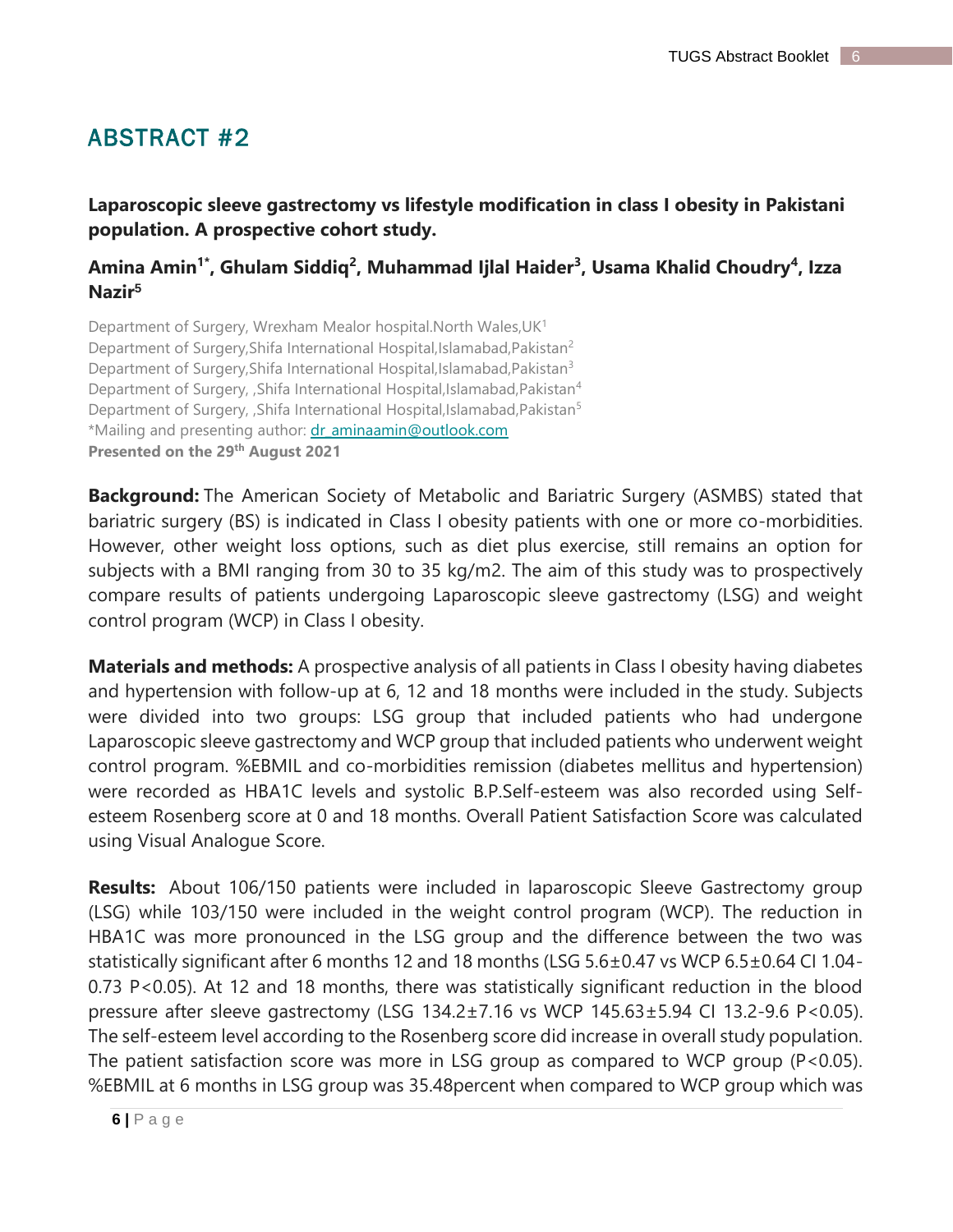only 7.23percent. Whereas at 12 months %EBMIL was increased two folds in LSG group (68.19%) versus 14.53% in WCP group. At final follow up on 18 months the %EBMIL in LSG group was 99.60% however it was only 25.70% in WCP group (P<0.05).

**Conclusion:** Our study elucidates a clear superiority of laparoscopic sleeve gastrectomy over any structured weight control program regarding weight reduction, improvement in glycemic control and reduction in blood pressure in class I obesity patients. Additionally, patient reported self-esteem and satisfaction improved markedly after bariatric surgery compared to weight control program.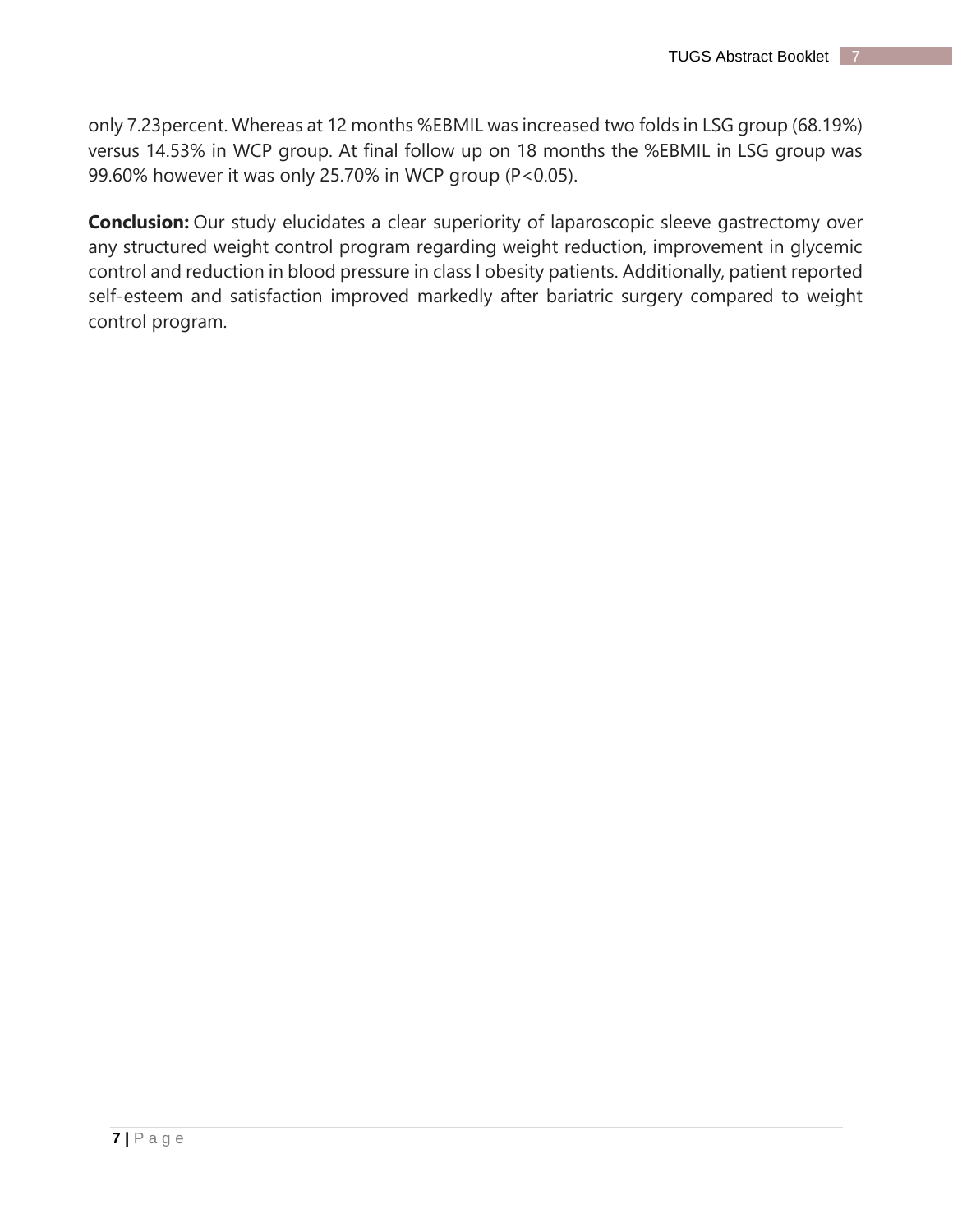#### <span id="page-8-0"></span>**The mininvasive management of median arcuate ligament syndrome : a systematic**

#### **review**

#### **Damiani Giovanni Battista1\***

Department of Surgical, Oncological and Gastroenterologica Sciences, University of Padua, Padua, Italy<sup>1</sup> \*Mailing and presenting author: damianigv@libero.it **Presented on the 29 th August 2021**

**Background:** The Median Arcuate Ligament Syndrome, also called Dunbar's Syndrome, is a rare pathological disease associated with direct compression of the celiac artery by the median arcuate ligament.

**Materials and methods:** We analyzed the literature about the incidence, clinical presentation, diagnosis and laparoscopic management of MALS.

**Results:** The incidence of this disease is unclear. The prevalence of gender is for Female, the age of incidence has a median between 30 and 50 years, but also cases had been reported in pediatric population. The symptoms include exercise-induced or postprandial epigastric pain, nausea, vomiting, and weight loss. There's not a consensus agreement about diagnosis and management. Usually for the diagnosis are used Ultrasound Duplex, Angiography, Angio CT, Angio RM in various combinations. The surgical management more common is the decompression of the median arcuate ligament's constriction of the celiac artery. In literature it's described in various techniques: only laparoscopic; robotic assisted,, retroperitoneal approach. Also, there's not an agreement about the conservative management for symptomatic patients, however the literature describe that patients treated nonoperatively appear to have worse evolution.

**Conclusion:** MALS si a rare disease with a large number of symptoms and a difficult diagnosis. There is no established guideline for diagnosis and therapy, but the surgical approach appears to be essential for symptom resolution. The minivasive approach appears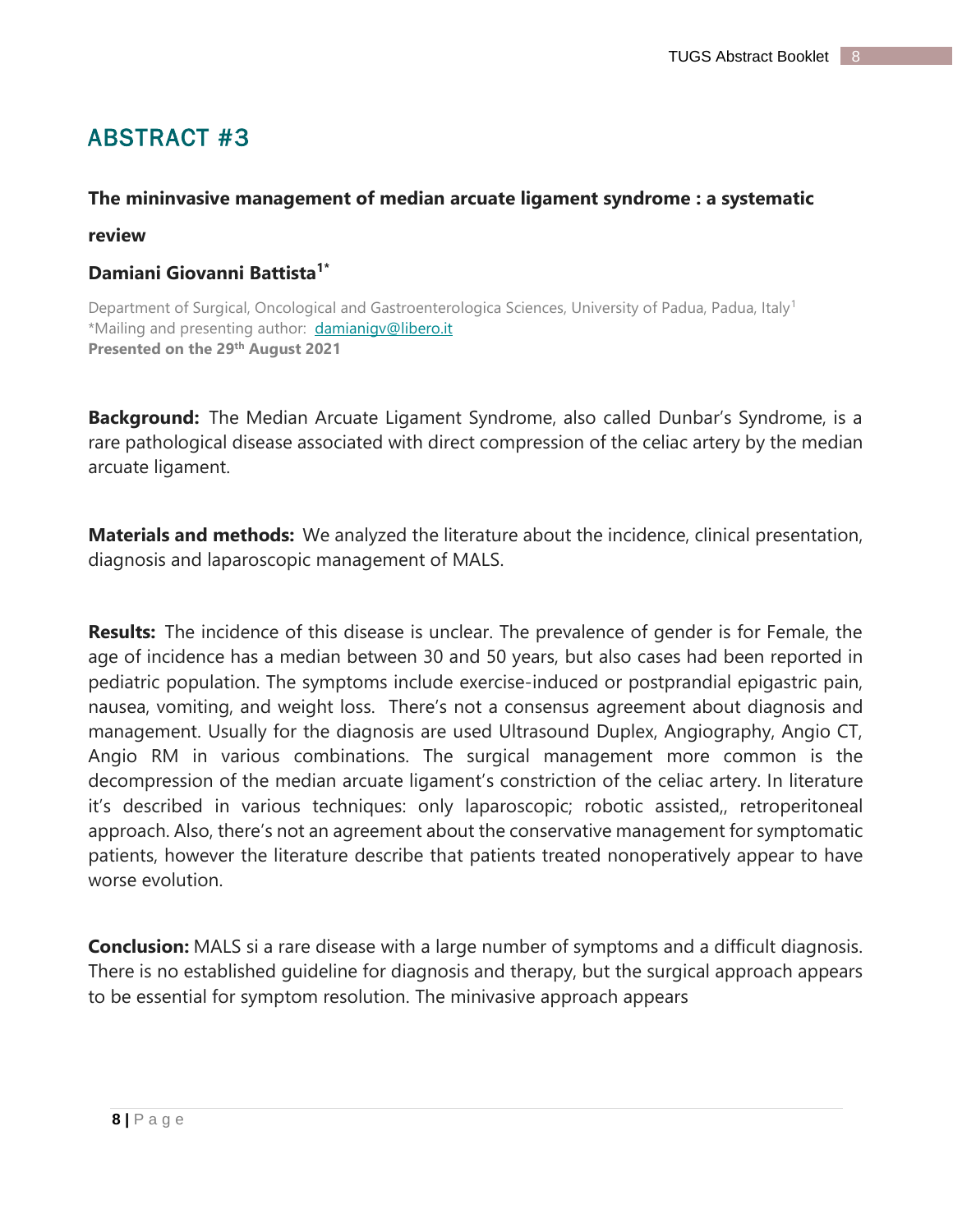### <span id="page-9-0"></span>**Effect of Protein Supplementation on Fat-Free Mass among Upper Gastrointestinal**

### **Surgical Patients**

### **Vignesh Balasubaramaniam1\* , Raymond Zhun Ming Lima 1 , Caryn Jia Wern Leongb 2 ,**

### **Hans Alexander Mahendran1,3**

Department of Surgery, Hospital Sultanah Aminah, Persiaran Abu Bakar Sultan, 80100 Johor Bahru, Ministry of Health, Malaysia<sup>1</sup> Clinical Research Centre Unit, Hospital Sultanah Aminah, Persiaran Abu Bakar Sultan, 80100 Johor Bahru, Ministry of Health, Malaysia<sup>2</sup> Nutritional Support Team, Hospital Sultanah Aminah, Persiaran Abu Bakar Sultan, 80100 Johor Bahru, Ministry of Health, Malaysia<sup>3</sup> \*Mailing and presenting author: vigneshb586@gmail.com **Presented on the 29 th August 2021**

**Background:** There remains a paucity of data regarding the long-term effects of targeted daily protein intake and its role in nutritional restoration. This study aims to evaluate the effect of protein supplementation among upper gastrointestinal (GI) surgical patients, reviewing the effect of compliance, and its nutritional outcome.

**Materials and methods:** The records of 223 upper GI surgical patients from September 2017 to June 2021 were retrospectively reviewed. Protein intake was categorised into 0.8-1.2g/kg/day and >1.2g/kg/day of protein. Hand grip strength and body composition including weight, Body Mass Index (BMI), Fat-Free Mass (FFM), and Fat Mass (FM) were measured. Independent t-test and paired t-test were used to analyse the effects of different levels of protein intake on hand grip strength and body composition.

**Results:** Among the 223 patients included, 84 subjects had benign upper GI pathology and 139 subjects had malignant upper GI pathology, with mean follow-up duration of 52.3 (SD,42.10) weeks and 39.3 (SD,35.11) respectively (p=0.019). Patients who were compliant consumed >1.2g/kg/day (mean, 1.3g/kg/day) of protein while less-compliant patients consumed 0.8- 1.2g/kg/day (mean, 1.0g/kg/day) of protein. Patients with benign pathology receiving >1.2g/kg/day of protein, showed significant improvement in hand-grip strength (p<0.001) and FFM (p<0.001). Patients with malignant pathology who were not compliant had deteriorating hand grip strength and significant FFM reduction (p=0.004). With higher protein compliance, patients with malignant pathology had increased hand-grip strength and preservation of FFM.